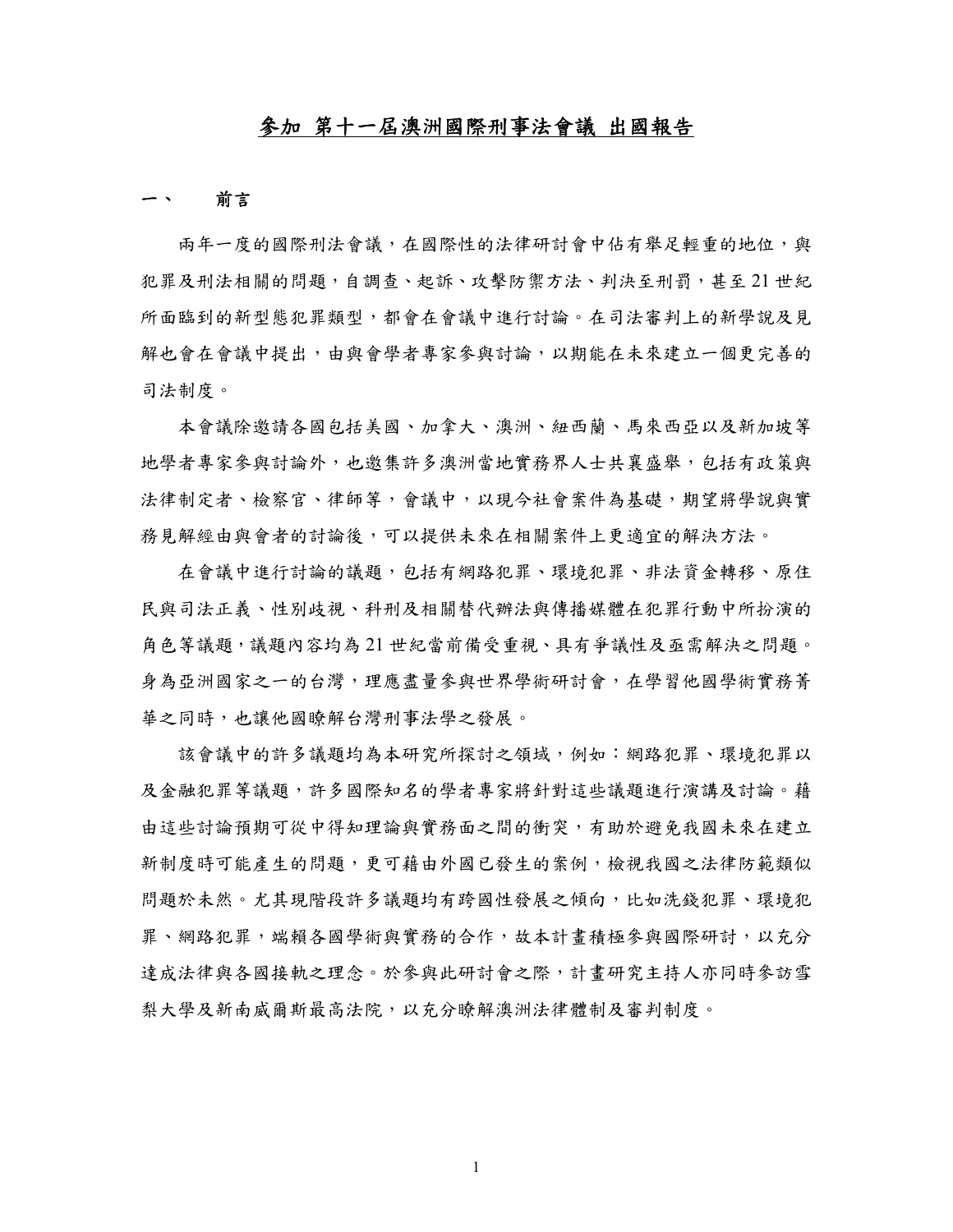# 二、 議程表

會議時間 2008 年 10 月 8 日至 2008 年 12 日共 5 日

英文議程表、講者和與談人資訊如下:

**Provisional Program** 

**Wednesday, 8 October 2008** 

**17:00 - 18:30: Welcome Reception** 

**Thursday, 9 October** 

#### **09:00 - 09:15: Welcome**

Nicholas Cowdery AM QC, Director of Public Prosecutions, NSW

### **09:15 - 10:30: Coppers Without Borders: Criminal Justice & Globalisation Chair: Nicholas Cowdery AM QC**

[Nick Kaldas,](http://www.icms.com.au/crimlaw/highlights.asp#DeputyCommissionerNickKaldas#DeputyCommissionerNickKaldas) Deputy Commissioner,Specialist Operations, NSW Police Force Kevin Kitson, Executive Director, Australian Crime Commission Terrorism: Trends and the Impact on Law Enforcement and Prosecutions

**10:30 - 11:00: Morning Tea** 

**11:00 - 12:30: Identifying the Innocence Gene: DNA Evidence in the Twenty-First Century Chair: Judge John Robertson, District Court of Queensland** [Andrew Haesler SC,](http://www.icms.com.au/crimlaw/highlights.asp#AndrewHaeslerSC#AndrewHaeslerSC) NSW Public Defender [Ken Shadbolt QC,](http://www.icms.com.au/crimlaw/highlights.asp#KenShadbolt#KenShadbolt) Chair, NSW DNA Review Panel

# **12:30 - 14:00: Lunch**

### **14:00 - 15:30: Made Round to Go Round: Money Laundering & Illegal Transfers Chair:**

[John Visser,](http://www.icms.com.au/crimlaw/highlights.asp#MrJohnVisser#MrJohnVisser) General Manager, Intelligence Branch, AUSTRAC Use of Financial Intelligence to Counter Money Laundering and Terrorism Financing [Chris Douglas,](http://www.icms.com.au/crimlaw/highlights.asp#ChrisDouglas#ChrisDouglas) Australian Federal Police Developments and Trends in Australian Money Laundering Robert Stary, Criminal Defense Lawyer, Victoria

### **15:30 - 16:00: Afternoon Tea**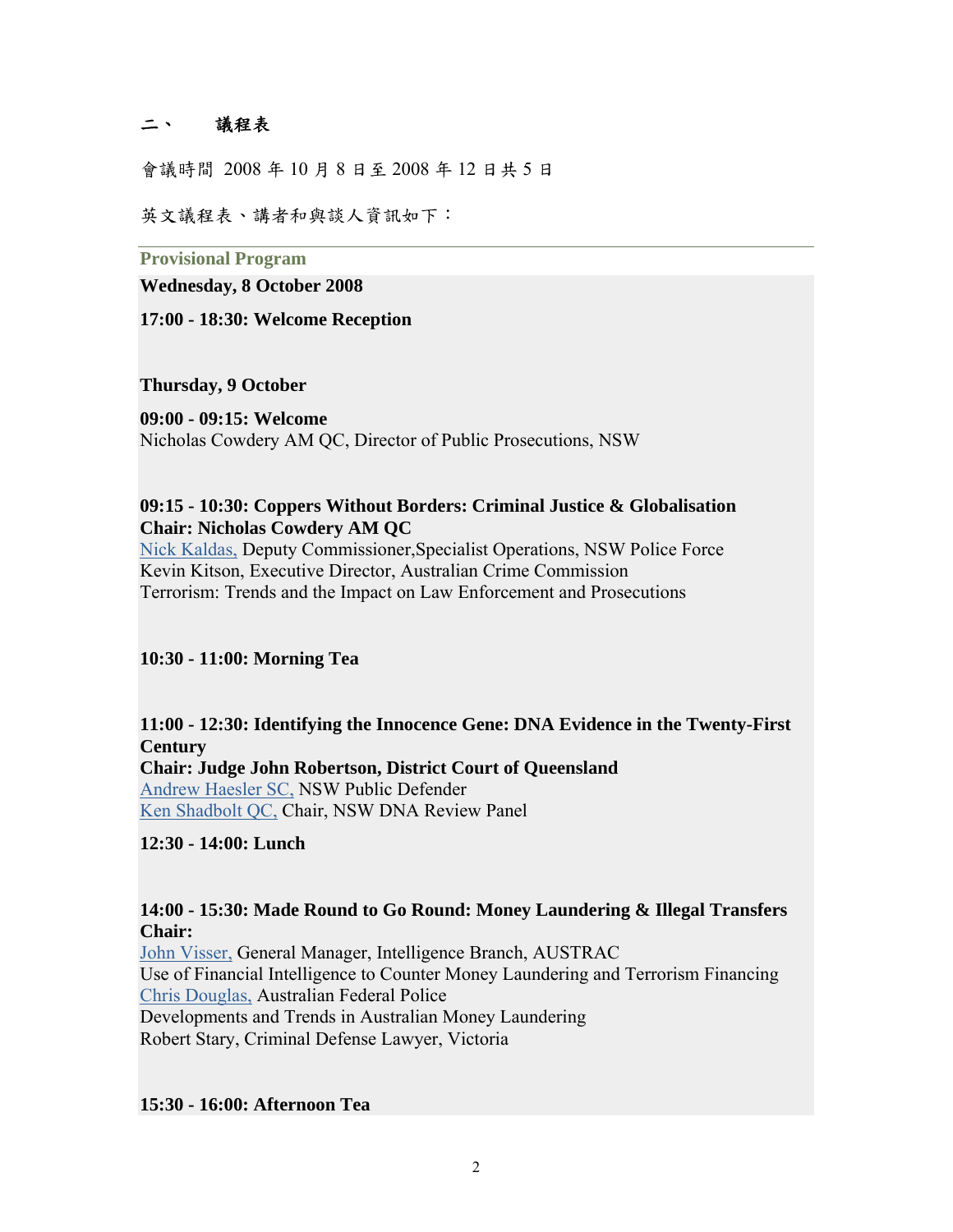# **16:00 - 17:15: So You want to be Briefed in A War Crimes Trial? Chair: Mark Ierace SC**

[Mrs Fatou Bensouda,](http://www.icms.com.au/crimlaw/highlights.asp#MrsFatouBensouda#MrsFatouBensouda) Deputy Prosecutor,Prosecution Division, International Criminal **Court** ICC Prosecution Process [Chrissa Loukas,](http://www.icms.com.au/crimlaw/highlights.asp#ChrissaLoukas#ChrissaLoukas) NSW Public Defender [Helen Brady,S](http://www.icms.com.au/crimlaw/highlights.asp#HelenBrady#HelenBrady)enior Appeals Counsel, Office of the Prosecutor, International Criminal Tribunal for the former Yugoslavia Holding Leaders Responsible: Linkage and Liability

### **Friday, 10 October**

**09:00 - 10:30: Broadband Robbery: Online Crime in the Twenty-First Century Chair:Nicholas Cowdery AM QC** [Joel Schwarz,](http://www.icms.com.au/crimlaw/highlights.asp#JoelSchwarz#JoelSchwarz) Cybercrime Attorney, USA Online Financial Crime [Federal Agent \(Superintendent\) Brad Shallies](http://www.icms.com.au/crimlaw/highlights.asp#FederalAgentSuperintendentBradShallies#FederalAgentSuperintendentBradShallies), Australian High Tech Crime Operations, Australian Federal Police

# **10:30 - 10:45: Morning Tea**

# **10:45 - 12:00: Business Behaving Badly: White Collar Crime in the Twenty-First Century**

[Chris Craigie SC,](http://www.icms.com.au/crimlaw/highlights.asp#ChrisCraigieSC#ChrisCraigieSC) Commonwealth Director of Public Prosecutions ([View Full Paper](http://www.icms.com.au/crimlaw/WhiteCollar.doc)) Prosecuting for the Commonwealth - Touring a National Horizon [Peter Renehan,](http://www.icms.com.au/crimlaw/highlights.asp#PeterRenehan#PeterRenehan) Australian Competition and Consumer Commission ([View Full Paper\)](http://www.icms.com.au/crimlaw/Cartels.doc) Terence O'Gormam, Robertson O'Gorman Solicitors, QLD

# **13:00: The Long Lunch - Sponsored by Foleys List Pty Ltd**

# **Saturday, 11 October**

**09:00 - 10:15: Hypothetical: Presumed Guilty? What do Jurors Really Think? Moderator:** Julie McCrossin, Media Personality **Panel Members:** [The Hon James Wood QC,](http://www.icms.com.au/crimlaw/highlights.asp#TheHonJamesWoodAOQC#TheHonJamesWoodAOQC) Chair, NSW Law Reform Commission Malcolm Knox, Journalist and Author [Emeritus Professor Michael Chesterman](http://www.icms.com.au/crimlaw/highlights.asp#EmeritusProfessorMichaelChesterman#EmeritusProfessorMichaelChesterman) [Associate Professor Jane Goodman-Delahunty,](http://www.icms.com.au/crimlaw/highlights.asp#JaneGoodman-DelahuntyJDPhDMAPS#JaneGoodman-DelahuntyJDPhDMAPS) School of Psychology, University of NSW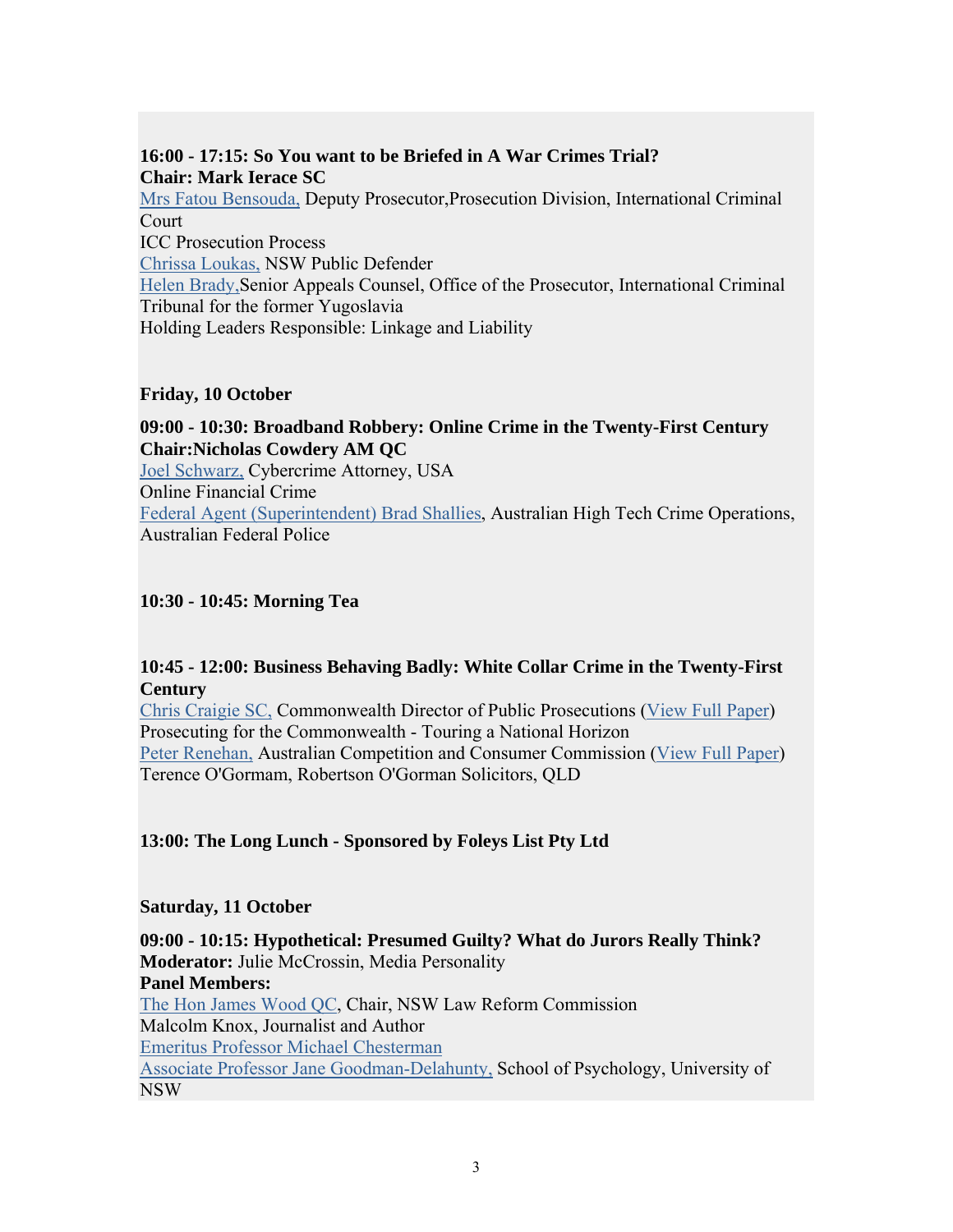### **10:15 - 10:30: Morning Tea**

### **10:30 - 12:00: Justice in Indigenous Communities: Twenty First Century Solutions Chair: Anna Katzmann SC**

[Rex Wild QC,](http://www.icms.com.au/crimlaw/highlights.asp#MrRexWild#MrRexWild) Former DPP for the Northern Territory, Co-chair "Little Children are Sacred" inquiry (sponsored by Forbes Chambers) Justice in Indigenous Communities: Twenty First Century Solutions ;A Northern Territory Perspective' [Shannon Smallwood,](http://www.icms.com.au/crimlaw/highlights.asp#ShannonSmallwood#ShannonSmallwood) Crown Prosecutor, Public Prosecution Service of Canada, Northwest Territories Aboriginal People and Criminal Justice in Canada: The Northwest Territories Experience

### **12:00 - 13:00: Lunch**

**13:00 - 15:00: Sexual Assault Trials: Has the Pendulum Swung too far Against the Accused? Moderator:** Annie Cossins, University of NSW **Panel Members:** [Stephen Odgers SC,](http://www.icms.com.au/crimlaw/highlights.asp#StephenJOdgersSC#StephenJOdgersSC) Barrister [Margaret Cunneen SC,](http://www.icms.com.au/crimlaw/highlights.asp#MargaretCunneenSC#MargaretCunneenSC) Deputy Senior Crown Prosecutor, NSW Lisa Davies, Daily Telegraph

**15:00 - 15:30: Afternoon Tea** 

**15:30 - 17:30 At the Governor's Pleasure: Detention of Forensic Patients and Crime by the Mentally Ill** [Dan Howard SC,](http://www.icms.com.au/crimlaw/highlights.asp#AssociateProfessorDanHowardSC#AssociateProfessorDanHowardSC) Associate Professor, University of Wollongong ([View Full Paper\)](http://www.icms.com.au/crimlaw/ForensicPatients.doc) [Dr Bruce Westmore,](http://www.icms.com.au/crimlaw/highlights.asp#DrBruceWestmore#DrBruceWestmore) Psychiatrist Detention of Forensic Patients and Crime by the Mentally Ill Chair: Alissa Moen

**19:00 - 23:30: Conference Dinner - Sponsored by NSW Bar Association** 

**Sunday, 12 October**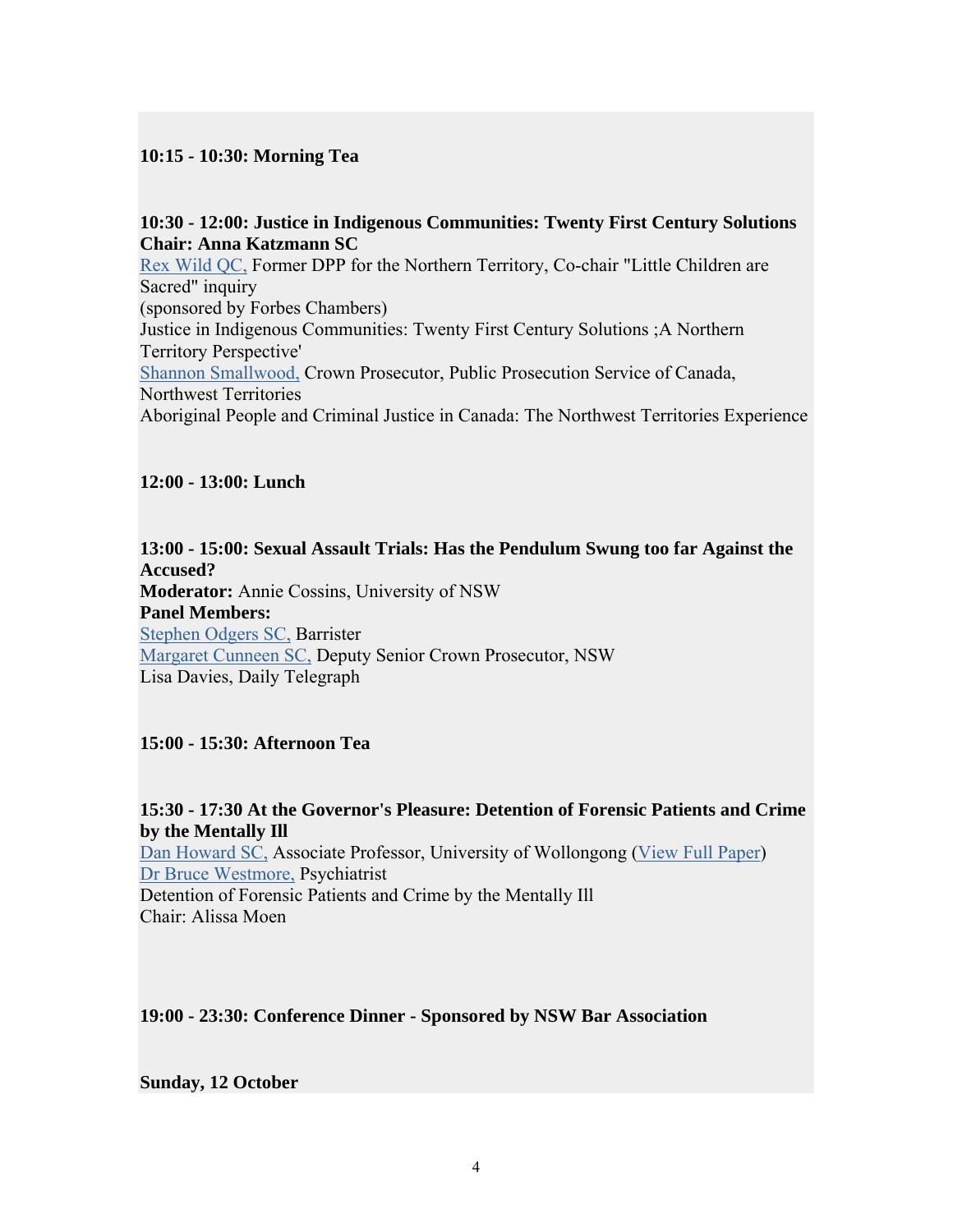**09:00 - 11:00: To Recidivism & Rehabilitation in the Age of Zero Intolerance Chair: Judge Bennett SC, District Court of NSW** [Luke Grant,](http://www.icms.com.au/crimlaw/highlights.asp#LukeGrant#LukeGrant) Assistant Commissioner, Offender Services and Programs, Department of Corrective Services [Dr Don Weatherburn,](http://www.icms.com.au/crimlaw/highlights.asp#DrDonWeatherburn#DrDonWeatherburn) Director, NSW Bureau of Crime Statistics and Research The NSW Drug Court 10 Years On: A Second Look at its Effectiveness

#### **11:00 - 11:30: Morning Tea**

**11:30 - 13:00: Compulsory Diversion & Therapeutic Jurisprudence** Chair:Judge Brian Knox SC, District Court of NSW [Judge Roger Dive,](http://www.icms.com.au/crimlaw/highlights.asp#JudgeRogerDive#JudgeRogerDive) NSW Drug Court Revolving Door no More: How and why Drug Courts Work [Emeritus Professor Ian Webster AO,](http://www.icms.com.au/crimlaw/highlights.asp#EmeritusProfessorIanWebsterAO#EmeritusProfessorIanWebsterAO) University of NSW Treatment in the Environment of Coercion [Paul Mulroney,](http://www.icms.com.au/crimlaw/highlights.asp#PaulMulroney#PaulMulroney) Campbelltown Children's Court Beyond an Eye for an Eye: Therapuetic Jurisprudence and Young Offenders

中文議程綱要如下:

# **2008** 年 **10** 月 **8** 日 週三

17:30-19:00 第十一屆 澳洲國際刑事法雙年會 歡迎茶會

#### **2008** 年 **10** 月 **9** 日 週四

 $9:00-9:15$ 開幕典禮 9:15-10:30

### 講題─犯罪、刑事正義與全球化

10:30-11:00 早茶交流

11:00-12:30

#### 講題─**DNA** 證據在 **21** 世紀之運用

12:30-14:00 午餐

14:00-15:30

### 講題─洗錢與非法移轉財產

15:30-16:00 午茶交流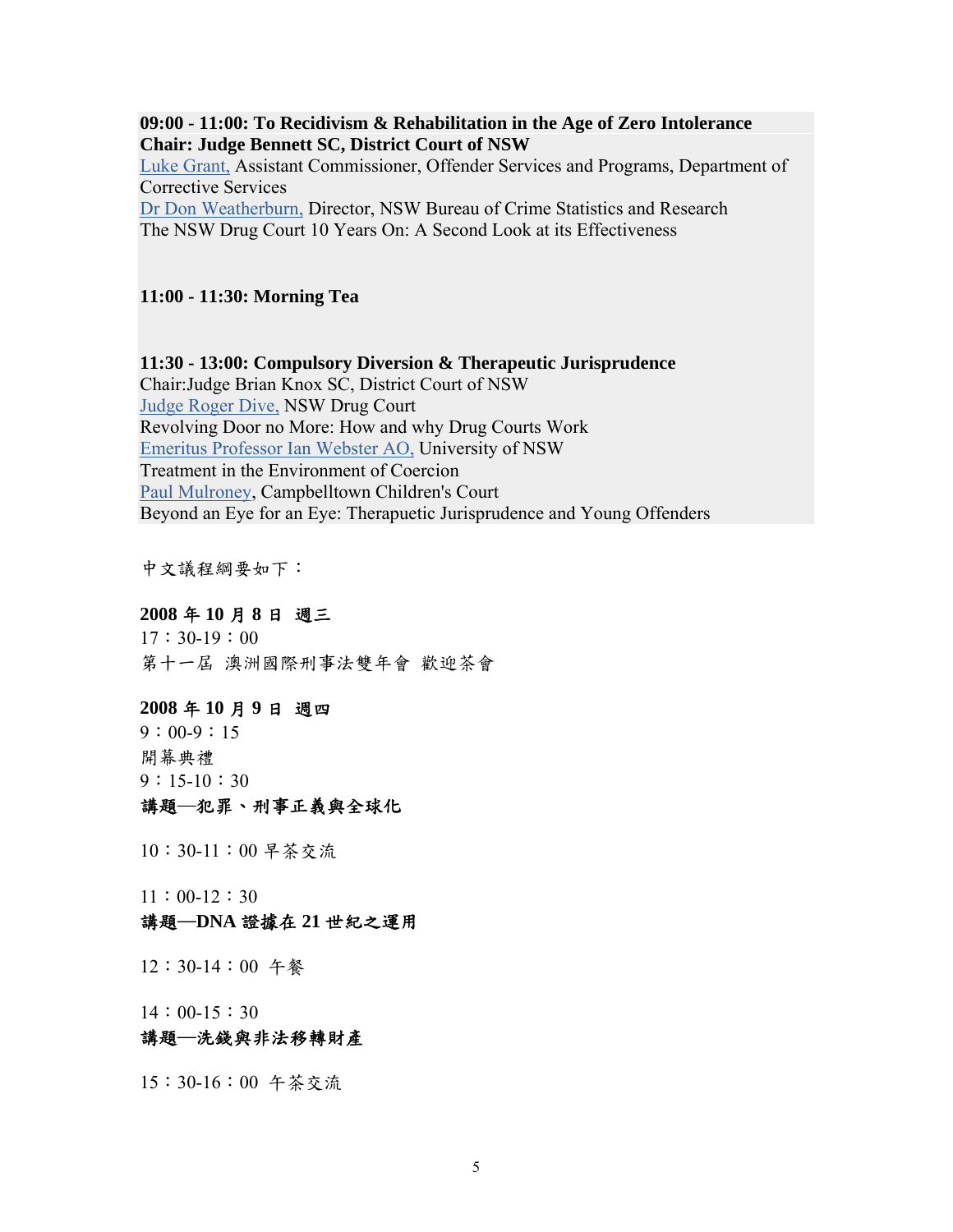$16:00-17:15$ 

### 講題─戰爭與戰犯審判

**2008** 年 **10** 月 **10** 日週五  $9:00-10:30$ 講題:**21** 世紀與網路犯罪

10:30-10:45 早茶交流

 $10:45-12:00$ 

### 講題:**21** 世紀之企業與白領犯罪

12:00 午餐 及 學術及實務經驗會談

**2008** 年 **10** 月 **11** 日週六  $9:00-10:15$ 

#### 講題─澳洲陪審制度之檢討

10:15-10:30 早茶交流

10:30-12:00

#### 講題─原住民法律問題與刑事正義

12:00-13:00 午餐

13:00-15:00

#### 講題─性侵害審判之檢討

15:00-15:30 午茶交流

15:30-17:30

# 講題─精神疾病行為人與刑事正義

19:00-23:30 大會晚宴

**2008** 年 **10** 月 **12** 日 週日  $9:00-11:00$ 

# 講題─當代監獄及刑事政策檢討

11:00-11:30 早茶交流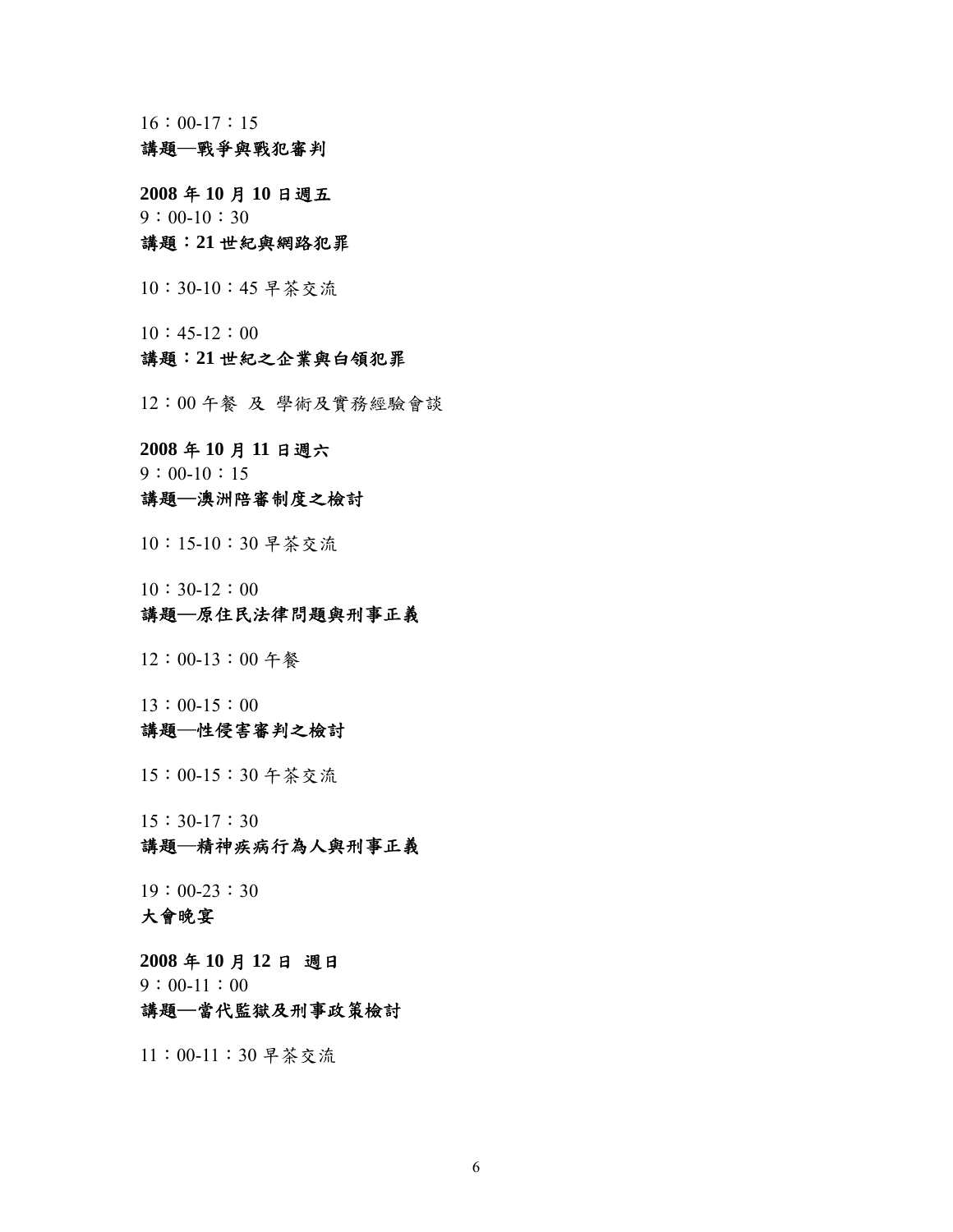11:30-13:00

講題─轉向處遇與治療性司法制度

#### 會 議 閉 幕

#### 三、與本研究直接相關之重要議題摘錄

#### 1. 全球化與犯罪問題

隨著金融全球化以及貿易全球化,犯罪問題已經無法侷限於各國本地,而有全 球化的趨勢,跨國財產犯罪的大幅增加,亦顯示與貿易蓬勃發展有緊密關連。全球 化的發展帶來自由市場及自由貿易,並使國家干預減少,同時也減少國與國間的貿 易障礙。然而,全球化也對犯罪活動產生新的意義和助力,犯罪團伙與恐怖分子利 用監管的大幅減少,利用邊境控制的鬆懈,利用由此而來的更多自由來擴大其跨境 活動,並向世界其他區域擴展活動空間。他們之間的聯繫越來越頻繁,聯繫速度越 來越快。雖然合法的貿易發展始終受到邊境控制政策、邊境官員、以及官僚體制的 管理,但跨國犯罪是金融財經犯罪與組織型態的犯罪,利用國家法律體系的 漏洞,使犯罪行為得以越過邊界而無孔不入。他們前往那些無法引渡他們的地方, 在法制不彰、執法不力的國家建立活動基地,在實行銀行保密或缺乏有效管理的國 家從事洗錢活動,又通過化整為零,使犯罪所得得以助長其他的犯罪活動。此種現 象,降低了犯罪險?犯罪所得的確保,可說是全球化給犯罪所帶來的好 處。

學者亦提及,在全球化貿易突飛猛進、合法商品的大量流通時,非法商品也在 增加。如何在合法物流中發現非法物流,是巨大的挑戰。毒品的走私、瀕臨絕種物 種的非法貿易、人口販運、竊盜藝術品古董交易、印製假鈔、信用卡、網路犯罪等 等,皆透過虛擬或實體網路與交通之便利,遂行其犯罪行為。這些犯罪如又結合了 合法勢力,將使犯罪行為和傷害更形擴大。比如,這些犯罪行為人雇用有專業知識 之律師及金融會計人員為其法律與財經之顧問,利用政治利益輸送,結合貪腐的政 府官員進行法規鬆鄉,甚至協助移轉資金和進行黑錢漂白之投資。因此,如何對專 業人士及公務員加強倫理要求與規範,亦為防制全球化下犯罪之重要議題。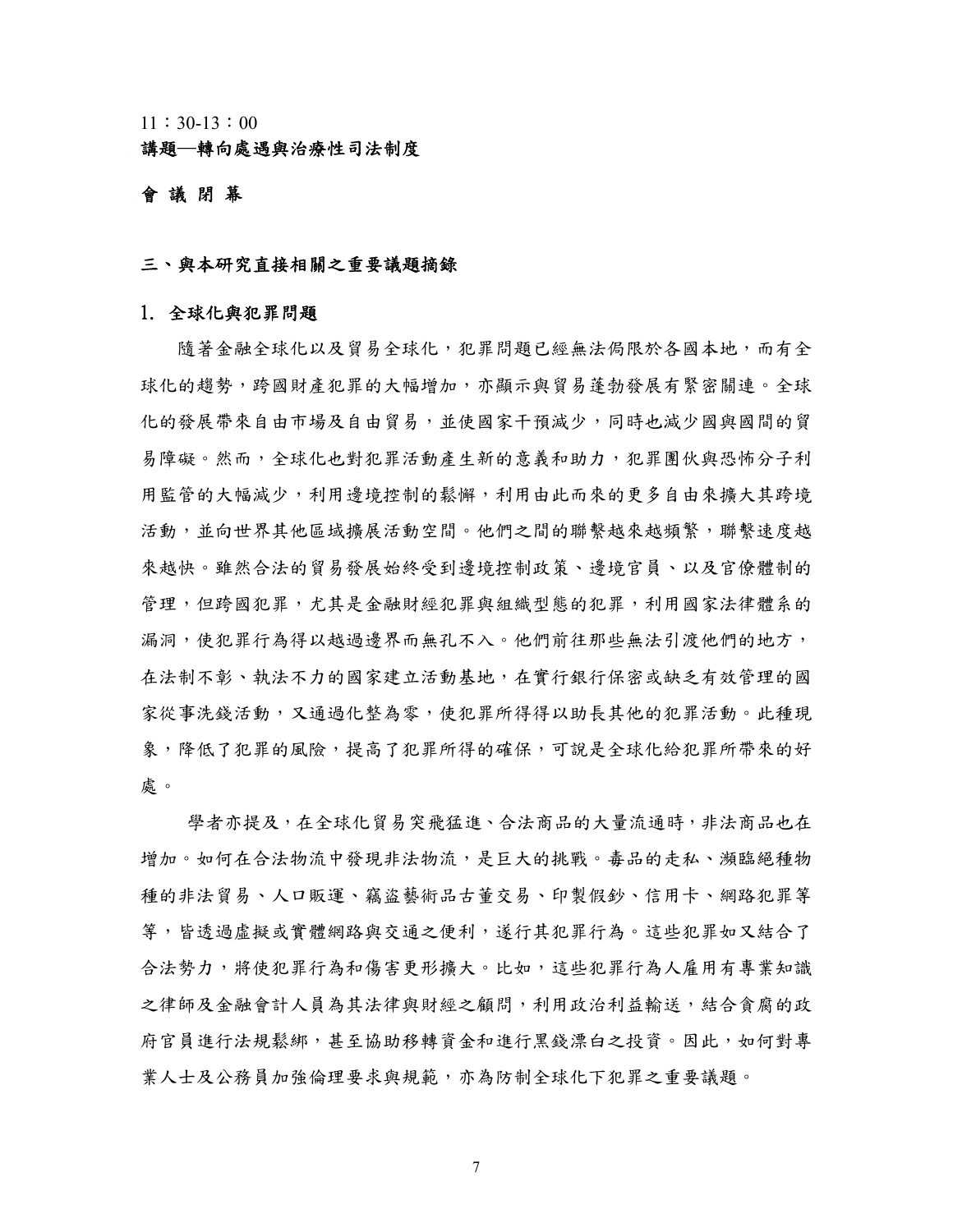要因應此種新型態之犯罪,與會專家認為各國不應僅相刑法視為本地區域性法 規,,而應使各國政府致力於合作建立跨國防制犯罪的網路。也就是,除了區域性的 積極參與各打擊犯罪組織並強化聯絡系統之外,各國的法規與處罰亦應儘速達成一 致,以免發生漏洞而使犯罪者有機可乘。同時,因應跨國型態的新式犯罪出現,各 國應加強檢調人員的偵辦專業能力與素質,並加強各地警政之聯繫,以應付日新月 異之犯罪手法。

#### **2.** 洗錢防制

澳洲近年來亦面臨犯罪洗錢之問題,因此政府致力於提升澳洲之防制洗錢機制,與 國際要求接軌。澳洲政府參考之準則為全球性反洗錢組織『金融行動特別工作組代 表團 ([Financial Action Task Force \(FATF\)](http://www.fatf-gafi.org/pages/0,2987,en_32250379_32235720_1_1_1_1_1,00.html))』所制訂的標準<sup>[1](#page-7-0)</sup>。澳洲金融交易通報分析 中心–The Australian Transaction Reports and Analysis Centre (AUSTRAC) 是澳洲負 責防制洗錢及反恐的機構,澳洲於 1988 年通過金融通報法([Financial Transaction](http://www.austrac.gov.au/ftr_act.html)  [Reports Act 1988](http://www.austrac.gov.au/ftr_act.html) (FTR Act)),該機構依據該法而成立,之後又依據反洗錢與反資助 恐怖活動法([Anti-Money Laundering and Counter-Terrorism Financing Act 2006](http://www.austrac.gov.au/aml_ctf.html) (AML/CTF Act))繼續擴大執掌範圍。AML/CTF Act 增定數項企業應該遵守的防制 洗錢規定,包括:

- 1. 對客戶資訊的盡職審查(due diligence),包括客戶的身份之認證及後續交易行 為的監督
- 2. 通報義務,比如可疑事項通報以及國際交易轉帳行為的監督和通報
- 3. 紀錄保存義務之強化

1

澳洲目前面臨的洗錢挑戰如下:

- (1) 外匯及外幣兌換亦成為澳洲洗錢管道。
- (2) 人頭帳戶及人頭公司成為洗錢的管道。
- (3) 雇用外國私人飛機直接將黑金運往國外。

<span id="page-7-0"></span><sup>1</sup> 可參考FATF網站之防制洗錢之四十點建議:

http://www.fatf-gafi.org/document/28/0,3343,en\_32250379\_32236930\_33658140\_1\_1\_1\_1,00.html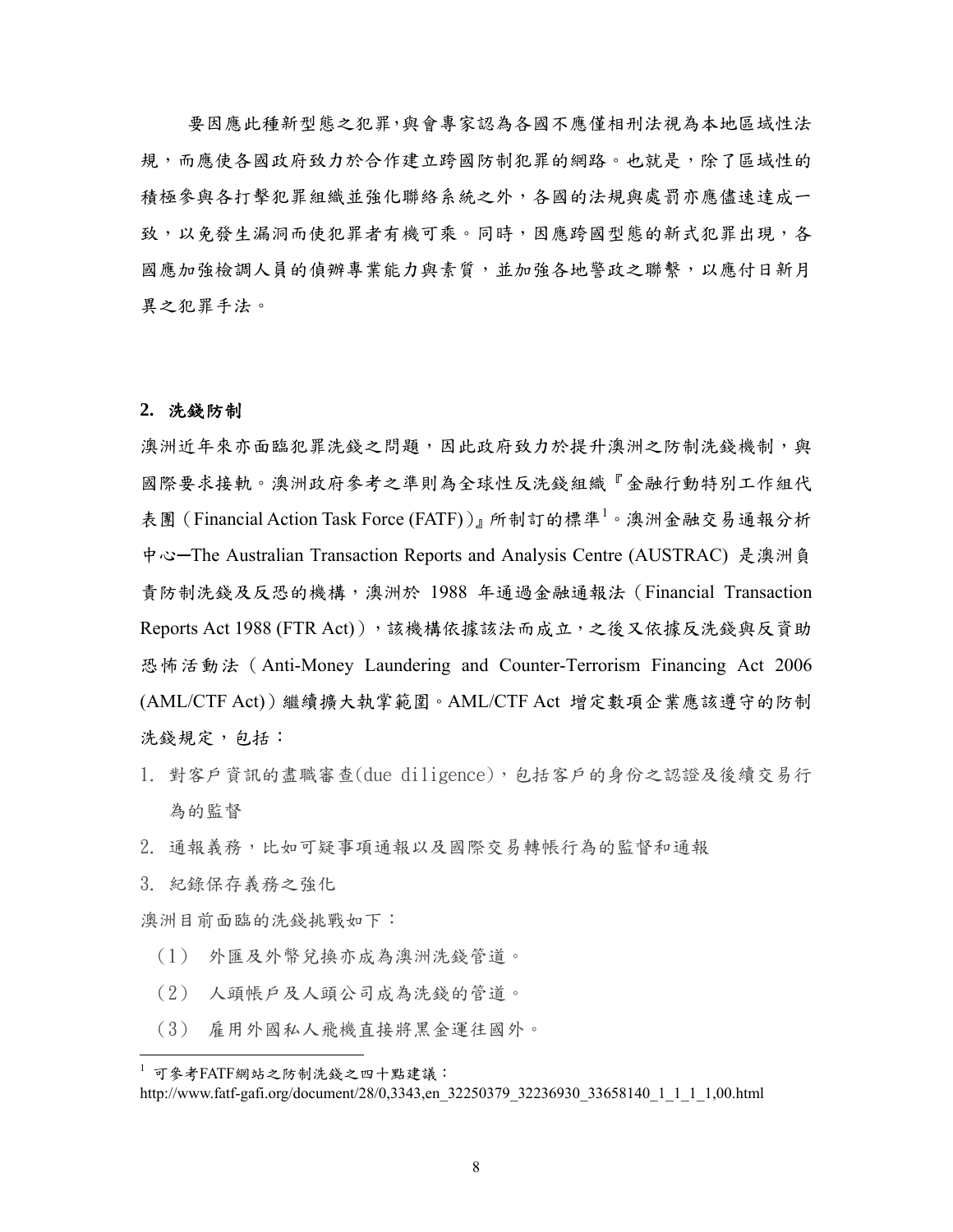- (4) 以家族成員隱藏非法資產
- (5) 以紀念幣或特殊紙幣、郵票類作為洗錢工具
- (6) 透過銀行到以虛偽個人資料造成追查困難
- (7) 以零存整付方式分散洗錢金額
- (8) 以不動產或其他奢侈品作為洗錢方式
- (9) 境外低稅賦國家成為洗錢天堂

澳洲政府為因應新的洗錢手法,在行政法、金融法及刑事法均加強管制及處罰,包 括:外幣兌換管制、金融機構對客戶身份的認證、通報系統的強化,以及擴大金融 洗錢以外的管道之監督, 2006 年澳洲立法制定之 AML/CTF Act 其中第二大部分, 便是針對不動產、貴重金屬以及非其他非金融的交易機構立法,要求其於提供服務 時,需遵守防制洗錢及注意客戶身份之義務,否則該機構亦需面臨行政裁罰。但由 於觀光業為澳洲主要產業,因此目前針對觀光所可能造成的洗錢問題,如外幣兌 換、外匯進出等,仍有待進一步思考解決對策。

#### **3.** 白領犯罪與企業犯罪

過去犯罪學與刑法學者雖認知到白領犯罪可能造成的危害不亞於街頭暴力犯 罪,但卻未認知到公司可能以組織體的方式進行大規模的詐騙行為,而由於全球化 之故,公司具有跨國性,其影響力較過去更為擴大。因此於會議中,首先討論者為 新型公司犯罪的問題,以及應如何調整刑事政策以資因應。

由於傳統的刑事政策著重理性選擇理論,認為在計算犯罪的得失的風險後,人 們會選擇去遵守法律而放棄犯罪,而計算包括被抓的機率和處罰有多嚴重,詐欺行 為通常需要計書,由此可看出行為人曾對行為的風險和處罰做評估。但在公司犯罪 的類型中,往往行為人是專業人士,對本身的專業性具有信心,且公司法律常有灰 色地帶,難以評估是否違法,因此察覺風險的能力並不如一般暴力犯罪的評估。至 於另一種理論,為強調以刑法來增進守法意識,然此種理論用於公司犯罪上,亦有 難以發揮效用之處,因為公司組織會形成次文化,公司本身的道德觀念及企業文化 是影響員工及管理階層的價值觀的重要成因。許多公司弊案發生後,檢討該不法行 為的公司內部,會發現該公司本身的文化即有許多共通特質,如:過於盲從權威領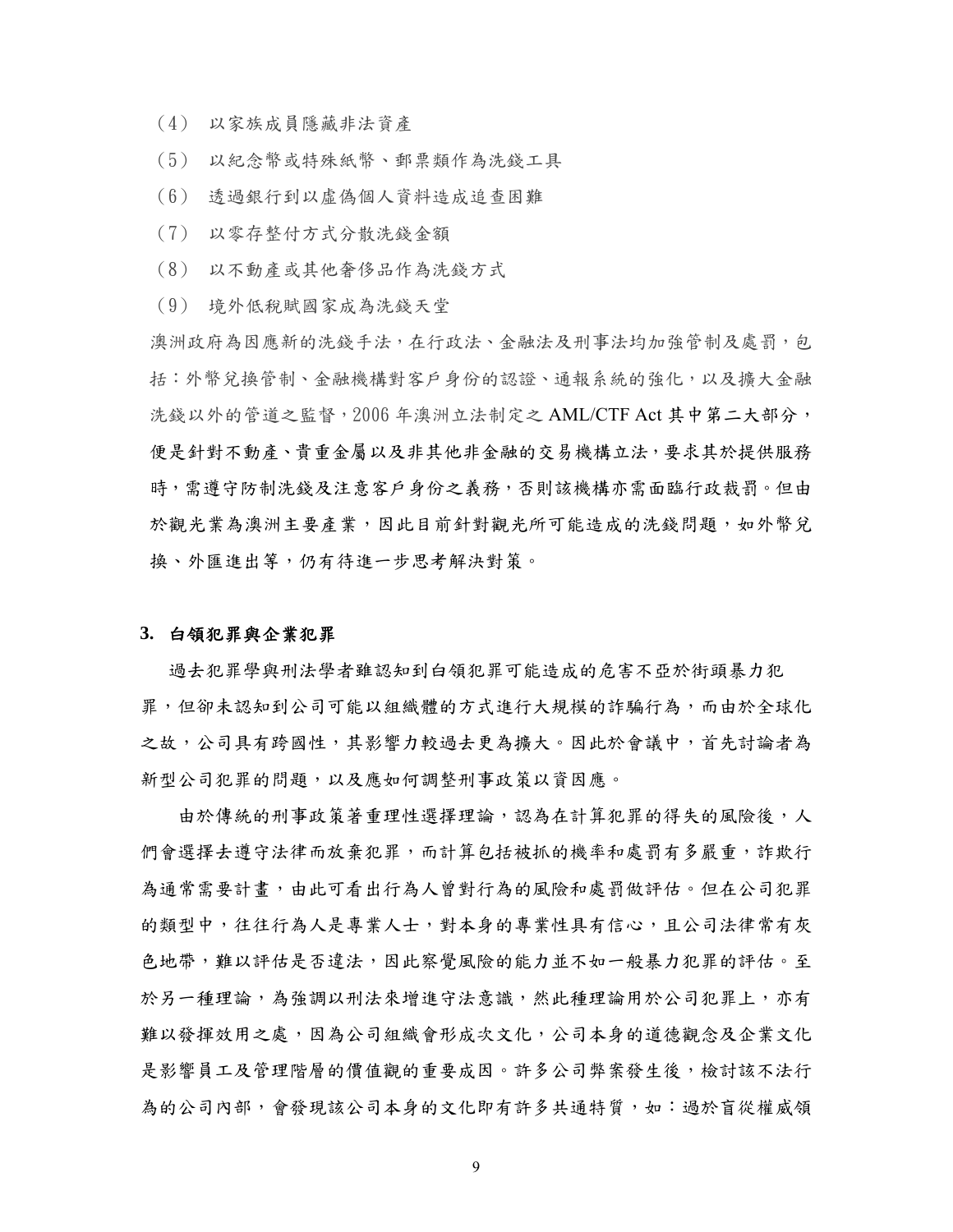導、為獲利不擇手段、以利潤為公司存在的唯一追求等。因此,如寄望以刑事方式 導正價值觀,恐難生效。因此種種,與會學者認,為公司犯罪之防制重心不宜放置 於刑事處罰上,而需以宏觀之綜合性手段來預防。公司為階層性之組織,階層性組 織若無容易產生腐敗之流弊,因此強化每一階層間的監督和制衡的機制,為防制公 司因階層化產生舞弊工具,而公司內部的通報機制,是使公司得以及時發現不法的 重要制度。相較於白領犯罪的個人行為,公司犯罪常是高級管理階層型塑公司獎懲 制度與企業文化,故而,對公司管理階層的犯罪控制遠重要於對各個公司白領本身 的犯罪控制。此外,與會人士一致同意,為防制企業犯罪應加強企業品德,尤其應 強化透明、誠實、公平的會計準則,並加強專業人士的倫理道德,才能防止公司以 高薪聘僱專業人員為其掩飾不法。而針對高知識階層涉犯財經不法行為,則應與以 懲處,以維護專業倫理。

公司治理亦為澳洲政府近年來積極推動之政策,其仿效美國的沙氏法,先於 2001 年制訂公司法 2001(Corporation Act of 2001),又於 2004 年增訂公司經濟改革 計畫法(Cororate Law Economic Reform Program Act),加強公司財報揭露的正確性, 加強通報義務和建立內部遵循機制,同時也有強化公司刑事處罰之條款。但學者認 為,過渡強調公司刑事處罰未必可遏止犯罪,應以民事(或行政)制裁為主,因其 較刑事更為有效率(尤其澳洲刑事採陪審制),且更符合專業性的判斷裁量。因此目 前澳洲政府亦面臨須建立多管齊下之防制公司犯罪之問題,與會學者亦呼籲公司內 控與外控機制同等重要。

#### **4.** 犯罪審理制度之變革

由於澳洲憲法規定人民受刑事訴追有受陪審審判之權利,因此澳洲之刑事審判為 陪審制。惟新型態之公司犯罪,包括恐怖活動、洗錢犯罪、網路犯罪、公司犯罪、 白領專業犯罪等,難以為一般陪審團能力所及,因此陪審制度在面臨新型態犯罪時, 受到莫大考驗。澳洲及紐西蘭等陪審制國家,目前有研議針對某些特殊案件改採專 業法庭制度,亦即,於涉及專業領域的犯罪案件,不以陪審為之,而由專業法官來 審理。此種倡議之主張原因在於陪審員難以曠日廢時地針對此種複雜案件,進行為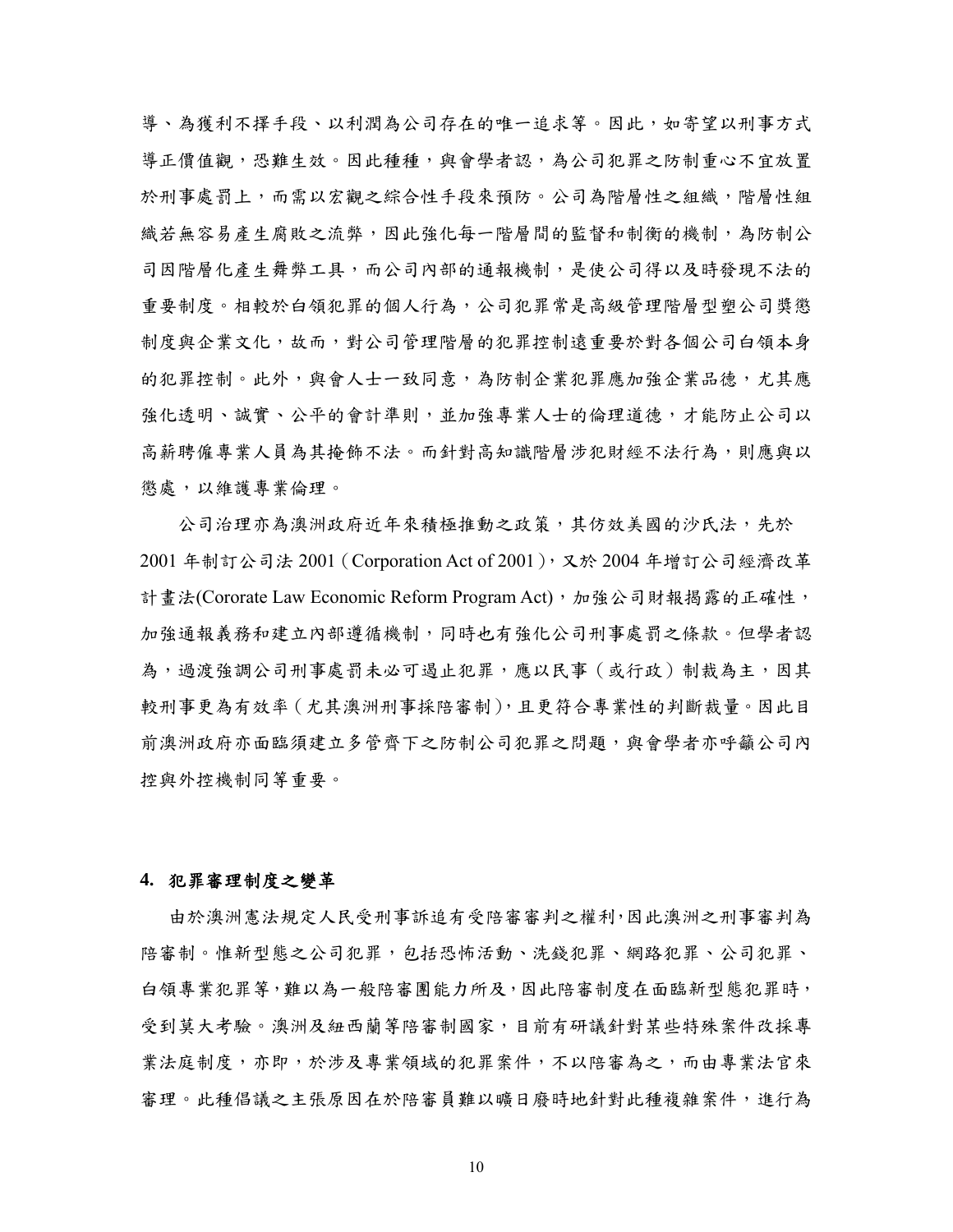期一年以上的審判。何況,陪審團為無法律專業之社會一般人士,在此類審判中, 除必須理解複雜的專業知識: 如管理學、經濟學,亦需瞭解各類法規,有實質上的 困難。又,新型態的犯罪並非一般人日常生活可想像之殺人、放火、強姦、竊盜等 類型,因此陪審員在先天理解犯罪本質與所造成的損害上,亦有不易。加上媒體網 路發達,各種報導容易誤導陪審員公平公正之裁判。綜上原因,許多學者及實務界 人士均表示宜某程度取消陪審制,改採專業法庭。唯,此種倡議引發激烈爭辯,不 同意廢除陪審制之學者與實務人士,均以憲法保障人民的基本權為出發點,認為陪 審是人民的基本權利,可反映一般人民的正義觀,是歷史與文化的產物,不應輕言 廢除。有趣的是,觀察兩派意見之爭論,我們發現,贊成廢除陪審制者,乃以檢察 官與調查人員居多,他們認為在陪審過程中,光是對陪審員解釋專業知識便已經耗 費無數精力;而反對廢除陪審制者,則以刑事辯護人為多,他們強力主張被告的人 權,認為陪審的價值不應因為犯罪型態改變而減損,而應盡力設法盡力其他機制, 使陪審員得以充實能力、儘速審判。

 由於澳洲憲法規定,要修改憲法需要全民公投,因此目前廢除抑或限縮陪審制之 提案恐難通過,未來如何解決專業犯罪的審判問題,將是澳洲政府必須面對的極大 挑戰。

後記:參訪雪梨法學院(Sydney University School of Law)及

新南威爾斯最高法院 (Supreme Court of New South Wales)

 由於會議已經長達五日,基於學期中不宜請假過多,僅餘一日時間可進行其 他參訪,計畫主持人乃改參訪雪梨法學院及新南威爾斯最高法院。雪梨大學創校於 1850 年,是澳洲第一所大學,也是世界一流的研究型大學,依據英國泰晤士高等教 育期刊,雪梨大學和名為世界第三十一名。雪梨大學有多個研究中心,其法學院位 於雪梨的法院區,對街即是新南威爾斯的最高法院及多間國際知名律師事務所,因 此享有地利之便,對學生的法律學習多有助益,法學院內設有多個研究中心,研究 以整合式為主,基礎學科的比例較低,學院學術行政人員表示因應目前科際整合之 趨勢以及法律議題的複雜性,學生應具備多元的能力,故學院設計多種不同整合研 究中心,以培養學生之能力。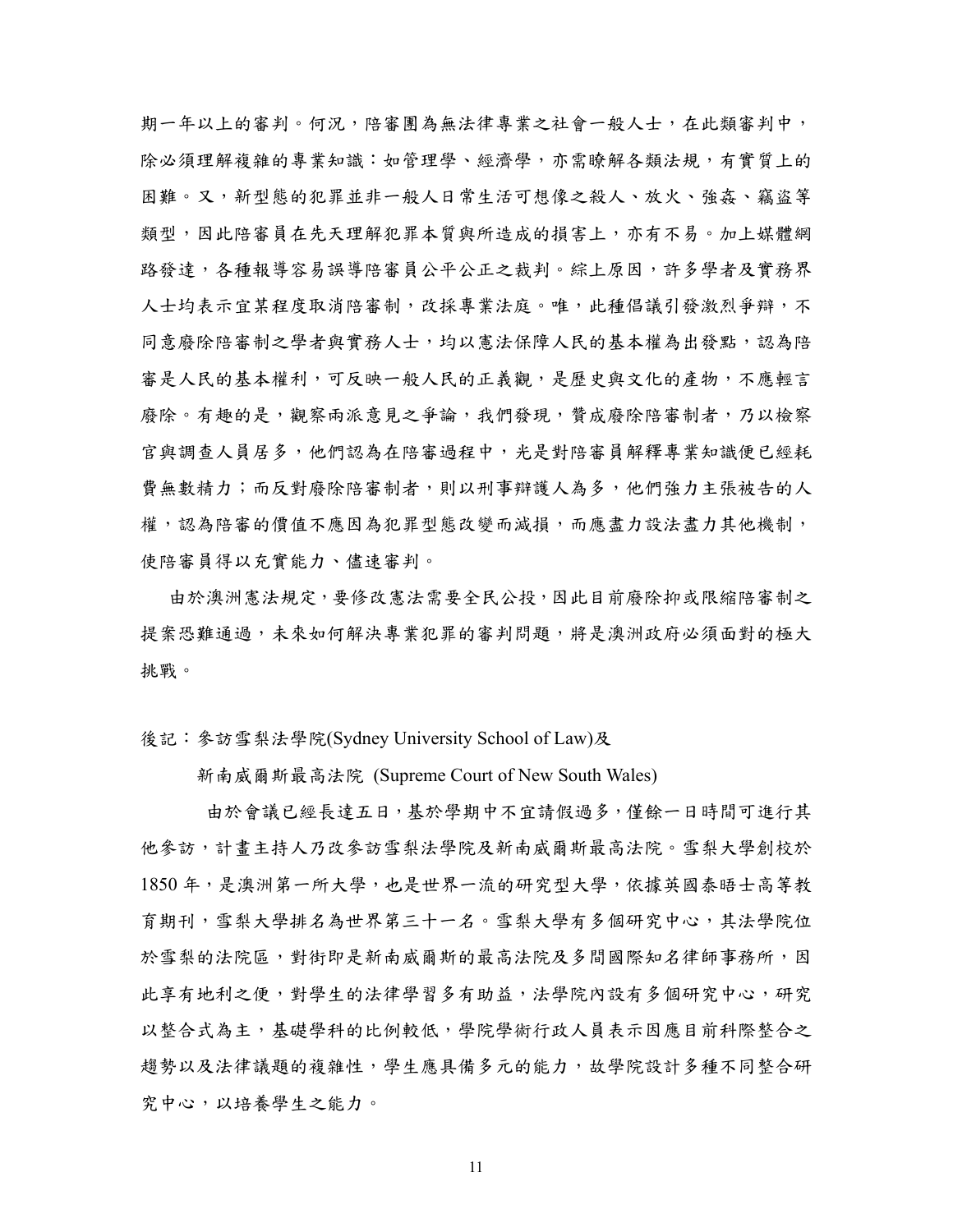澳洲司法為英美法體系,聯邦法院體系採三審制:澳洲高等法院(High Court of Australia)為最高法院;聯邦首席大法官(the Chief Justice)及其他六位大法官由 聯邦政府提名並由總督指派。各州法院採三審制:最高法院(Supreme Court)為各 州最高法院;惟坎培拉及北領地採二審制。而新南威爾斯省之最高法院,建立於 1823 年,舊址建築古樸優美,具有殖民時代風格。新址則與雪梨大學法學院相對,為新 式高樓層建物。最高法院有 48 位主審法官(Judges)及 4 位副審理法官(Associate Judges),副審理法官主要在協助處理無庸陪審的案件。最高法院主要分為兩大區 塊,區塊一為普通法區塊,另一部份為衡平法區塊,兩部分皆有一位首席大法官。 澳洲為英國殖民地,因此法律體系深受英國法影響,衡平法為相對於普通法之體制, 普通法為判例法,而衡平法則為不屬於普通法或制定法範圍的法院的習慣法,澳洲 仍保留此兩種類之區分。澳洲近年來上訴最高法院案件,不論聯邦抑或各省,數量 均暴增,但法官數量增加速度顯然不及案件量增加之速度,此亦為澳洲政府目前急 需解決之問題。

#### 四、與會收穫與建議

此行參與第十一屆際刑事法雙年會,經由與各國學者及實務者交流,發現全 球化之犯罪問題已經深刻影響各國之刑事法學、犯罪學以及刑事政策。過去將刑法 視為區域性、本土性之想法,已不符合現實之需要,有調整之必要。

 澳洲政府近年來為因應犯罪國際化進行一連串努力,包括反恐、反制洗錢、以 及反制公司犯罪,但因法規多為新定,成效尚待評估,而與會人士咸認為公司治理 為防制公司犯罪之最有效方式,於澳洲現行之刑事審判制度下,以刑事訴追犯罪的 困難度高,並非有效之防制公司犯罪方式。

本研究經由此參訪交流,得到具體建議如下:

1、全球化時代犯罪已經具備跨國性,因此內國法必須儘速與國際法規接軌, 政府及各非政府組織,宜積極參與國際打擊犯罪組織和活動,建立密切之 聯繫網絡,防制犯罪死角。